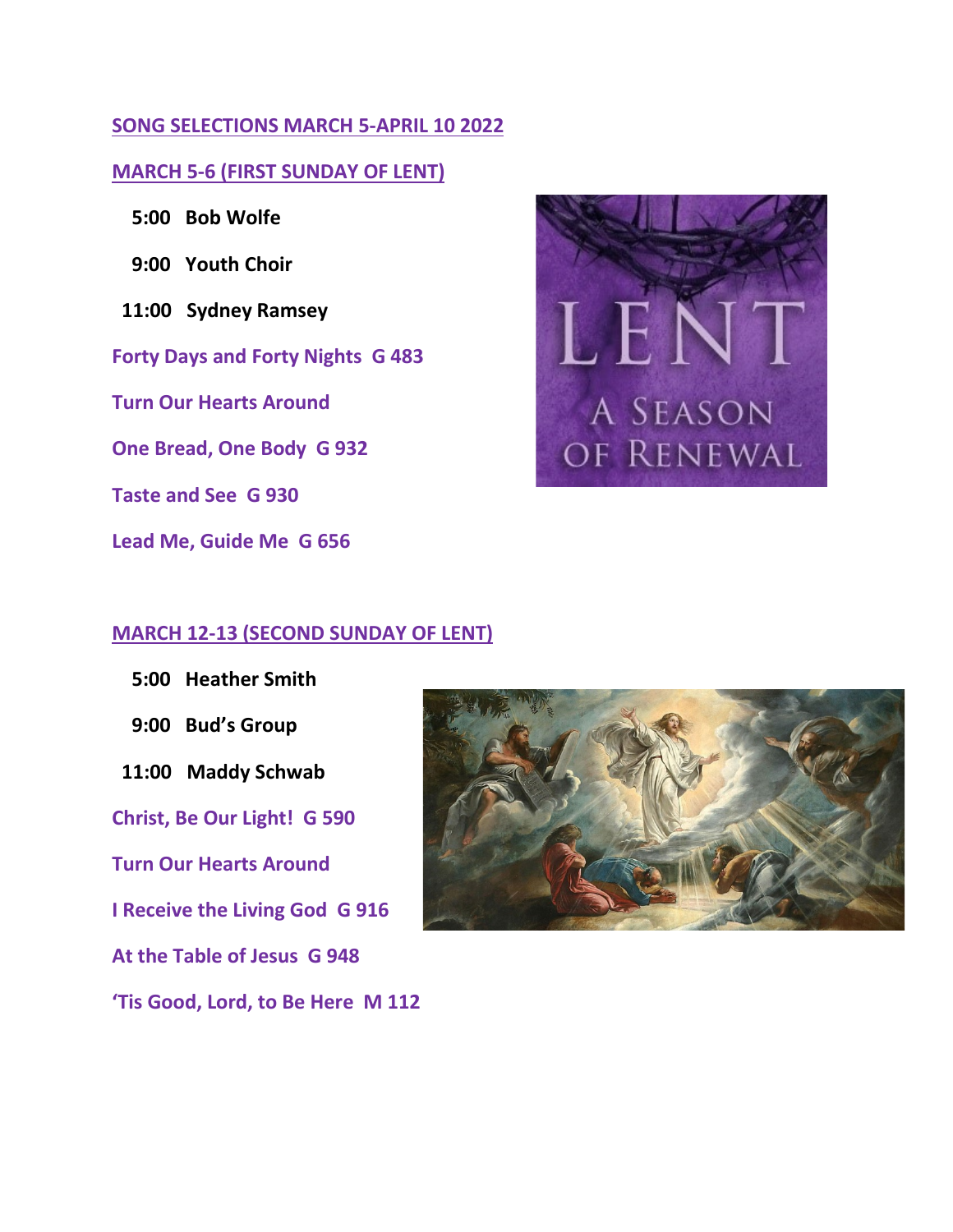# **MARCH 19-20 (THIRD SUNDAY OF LENT)**

- **5:00 Jennifer Campbell**
- **9:00 School Kids**
- **11:00 Adult Choir**
- **Attende Domine (Have Mercy On Us, Lord) M 129**
- **Turn Our Hearts Around**
- **Let Us Be Bread G 946**
- **You Satisfy the Hungry Heart G 940**
- **There's a Wideness in God's Mercy G 644**



## **MARCH 26-27 (FOURTH SUNDAY OF LENT)**

- **5:00 Elise Sas**
- **9:00 Bud's Group**
- **11:00 Adult Choir**
- **Our Father, We Have Wandered G 956**
- **Turn Our Hearts Around**
- **In the Breaking of the Bread G 918**
- **Where Two or Three Are Gathered G 907**
- **Amazing Grace G 645**